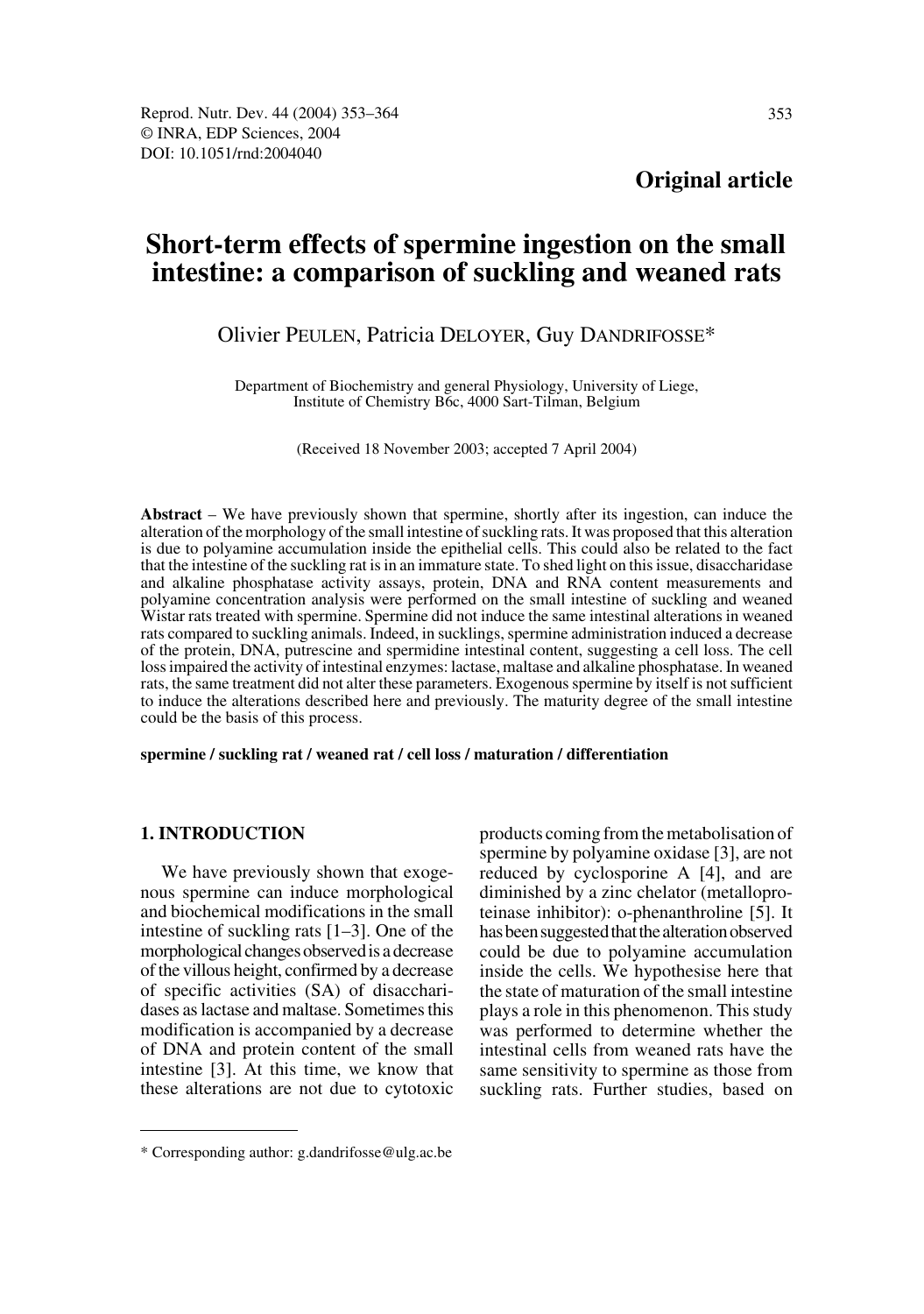genomic and proteomic technologies, will allow us to understand the mechanisms inducing these alterations.

#### **2. MATERIALS AND METHODS**

# **2.1. Animals**

Wistar rats, housed in an air-conditioned room at 23 °C with a 12-h (h) light-dark cycle, were used throughout the study. They were fed with A03 10 mm pellets (Animalabo, Brussels, Belgium) and had water ad libitum. The litters were reduced to 10 pups per lactating mother with free access between the mother and pups. The day of birth was designated as day 0 and at day 21 the animals were separated from the mother. In our experiments, no distinction between genders was made, as no body weight difference exists between male or female pups. Since it is known that experimental values may vary from one litter to another, the comparisons of the results were always made between animals from the same litter.

The animal welfare committees of the University of Liege and of the FRSM ("Fonds de la Recherche Scientifique Médicale") approved the animal experiments.

#### **2.2. Chemicals and equipment**

All chemicals were bought from Sigma Chemical Co. (St Louis, Mo, USA) or from Merck (Darmstad, Germany). The spectrophotometer (Ultrospec plus) was from LKB. The HPLC system was from Merck-Hitachi as well as the HPLC column (Lichrocart).

## **2.3. Treatments**

Spermine tetrahydrochloride was dissolved in 50  $\mu$ L of water ( $\alpha$ O system, Millipore) for pups (11-day-old) and in 100 µL for older rats (18-, 20-, 22- or 31-day-old). It was administered orally  $(0.4 \mu \text{mol}\cdot \text{g}^{-1})$  body weight) as reported before [6]. Control animals of the same age were treated in the same way, but received only the vehicle.

Six hours after spermine ingestion, the animals were killed by beheading. The small intestine was immediately removed. The duodenum was removed and the remains of the small intestine were divided into two equal parts, the jejunum and the ileum. Each part of the small intestine was flushed with 10 mL cold saline (NaCl 9 g·L<sup>-1</sup>; 4 °C) during 2 min, then homogenised in distilled water (1 g wet weight 4.15 mL<sup>-1</sup>), using a homogeniser (ultra-turrax, Ika). The lumen contents and the homogenates of each parts of the small intestine were kept in portions maintained at  $-70$  °C until analysis.

#### **2.4. Protein content analysis**

The protein content of the homogenates was estimated by Bradford's method [7], using bovine serum albumin as the protein standard. The results are expressed as mg protein per g wet weight of the organ or as mg per organ.

## **2.5. Disaccharidase activity analysis**

Sucrase (*EC* 3.2.1.48), maltase (*EC* 3.2.1.20) and lactase (*EC* 3.2.1.23) activities were assayed according to Dahlqvist [8]. Enzyme specific activities (SA) were expressed as µmol substrate hydrolysed per min and per g of intestinal proteins.

# **2.6. Alkaline phosphatase activity analysis**

Alkaline phosphatase (*EC* 3.1.3.1) was assayed according to Millington [9]. Enzyme specific activities (SA) were expressed as µmol substrate hydrolysed per min and per g of intestinal proteins.

#### **2.7. DNA and RNA content analysis**

DNA and RNA content were estimated by Schneider's procedure [10], using calf thymus DNA or yeast RNA as the standard.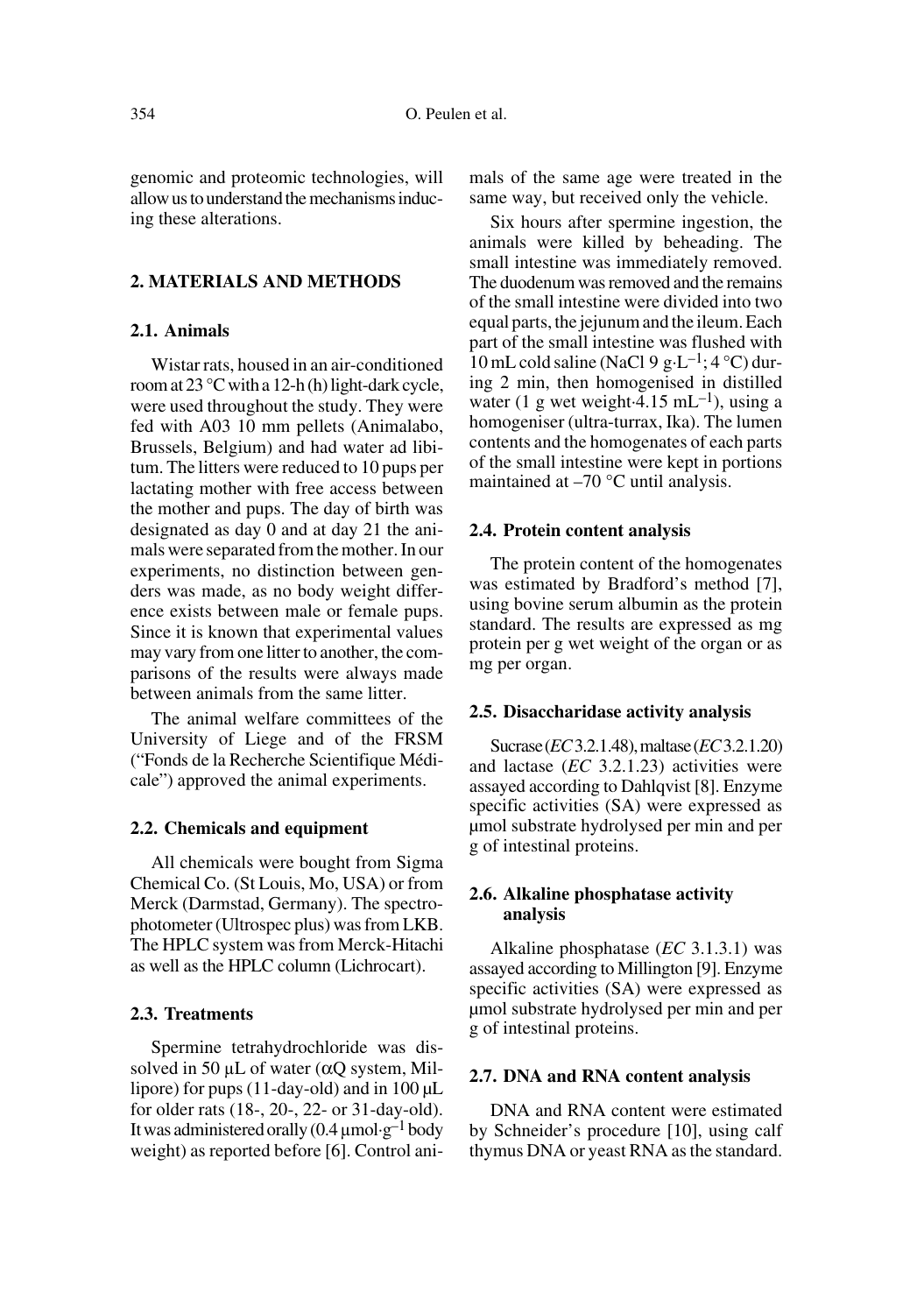|              |                                                                                         | Protein                                                                                   | DNA                                                                      |  | <b>RNA</b> |                           |
|--------------|-----------------------------------------------------------------------------------------|-------------------------------------------------------------------------------------------|--------------------------------------------------------------------------|--|------------|---------------------------|
|              |                                                                                         | $mg \cdot g^{-1}$ wet $mg \cdot g^{-1}$ wet $mg \cdot g^{-1}$ mg $\cdot g^{-1}$<br>weight | weight protein wet weight protein                                        |  |            | $mg \cdot g^{-1}$ RNA/DNA |
| Jejunum      | Control $(n = 3)$ 114.5 $\pm$ 2.9                                                       |                                                                                           | $5.9 \pm 1.2$ $51.7 \pm 11.6$ $2.4 \pm 0.7$ $20.9 \pm 6.1$ $0.4 \pm 0.2$ |  |            |                           |
|              | SPM-treated $(n = 3)$ 95.1 ± 10.1* 5.4 ± 1.0 57.9 ± 16.7 2.8 ± 0.9 28.8 ± 7.0 0.5 ± 0.3 |                                                                                           |                                                                          |  |            |                           |
| <b>Ileum</b> | Control $(n = 3)$ 128.4 $\pm$ 11.8                                                      |                                                                                           | $6.9 \pm 2.6$ 55.1 $\pm$ 24.2 2.1 $\pm$ 0.5 16.1 $\pm$ 3.4 0.3 $\pm$ 0.1 |  |            |                           |
|              | SPM-treated $(n = 3)$ 100.0 ± 20.6                                                      |                                                                                           | $6.7 \pm 0.5$ 69.8 $\pm$ 19.5 2.0 $\pm$ 0.3 20.0 $\pm$ 1.5 0.3 $\pm$ 0.1 |  |            |                           |

**Table I.** Short-term effects of spermine administration in suckling (11-day-old) rats: protein, DNA and RNA content of the small intestine 6 h after spermine ingestion.

SPM = spermine; the results are expressed as mean  $\pm$  S.D.;  $* P < 0.05$ .

The results are expressed as mg DNA or RNA per g of organ wet weight, as mg per g of intestinal protein, as mg per organ or as RNA/DNA ratio.

#### **2.8. Polyamine content**

The polyamine content was measured by HPLC [11]. The polyamines were dansylated [12] and subsequently separated on a reversed-phase column. The results were expressed as nmol per g wet weight, as µmol per g intestinal protein or as nmol per organ. Alternatively, polyamines were expressed as nmol per mg DNA or RNA, or as the spermidine-spermine ratio. The jejunal and ileal contents were freezed-dried; then polyamine content was analysed as described above. The results of the jejunum and the ileum were combined and expressed as nmol. The percentage of polyamine in the ileum was calculated.

#### **2.9. Statistical analysis**

The results are reported as means with their standard deviation (SD). A statistical comparison between groups was performed using a Student *t*-test for independent samples or the *Student-Newman-Keuls* method. The *Mann-Whitney U* test was used when heteroscedasticity was suspected.

# **3. RESULTS**

# **3.1. Spermine administration to suckling rats**

In suckling rats, 6 h after spermine administration, body weight  $(18.25 \pm 1.50 \text{ g} \text{ in}$ control vs.  $16.83 \pm 1.04$  g in treated;  $n = 3$ ) remained unchanged  $(P = 0.223)$ , but jejunum (0.287  $\pm$  0.018 g in control vs. 0.168  $\pm$ 0.027 g in treated,  $n = 3$ ) and ileum (0.231  $\pm$ 0.022 g in control vs.  $0.116 \pm 0.003$  g in treated,  $n = 3$ ) weight were significantly reduced (respectively  $P = 0.001$  and  $P =$  $0.034, n = 3$ ).

In these 11-day-old rats, the protein content of the small intestine, expressed as a quantity per wet weight of the organ, was reduced  $(P = 0.013$  in jejunum). DNA and RNA contents expressed as a quantity per wet weight of the organ or as a quantity per g protein, and RNA/DNA ratio remained unchanged (Tab. I).

In parallel, spermine administration induced a significant decrease of lactase and maltase SA in the jejunum and in the ileum as early as 6 h after the beginning of the treatment (Fig. 1). In the jejunum, sucrase SA was higher in treated suckling rats than in control animals of the same age. In the ileum, spermine treatment induced a significant decrease of alkaline phosphatase SA.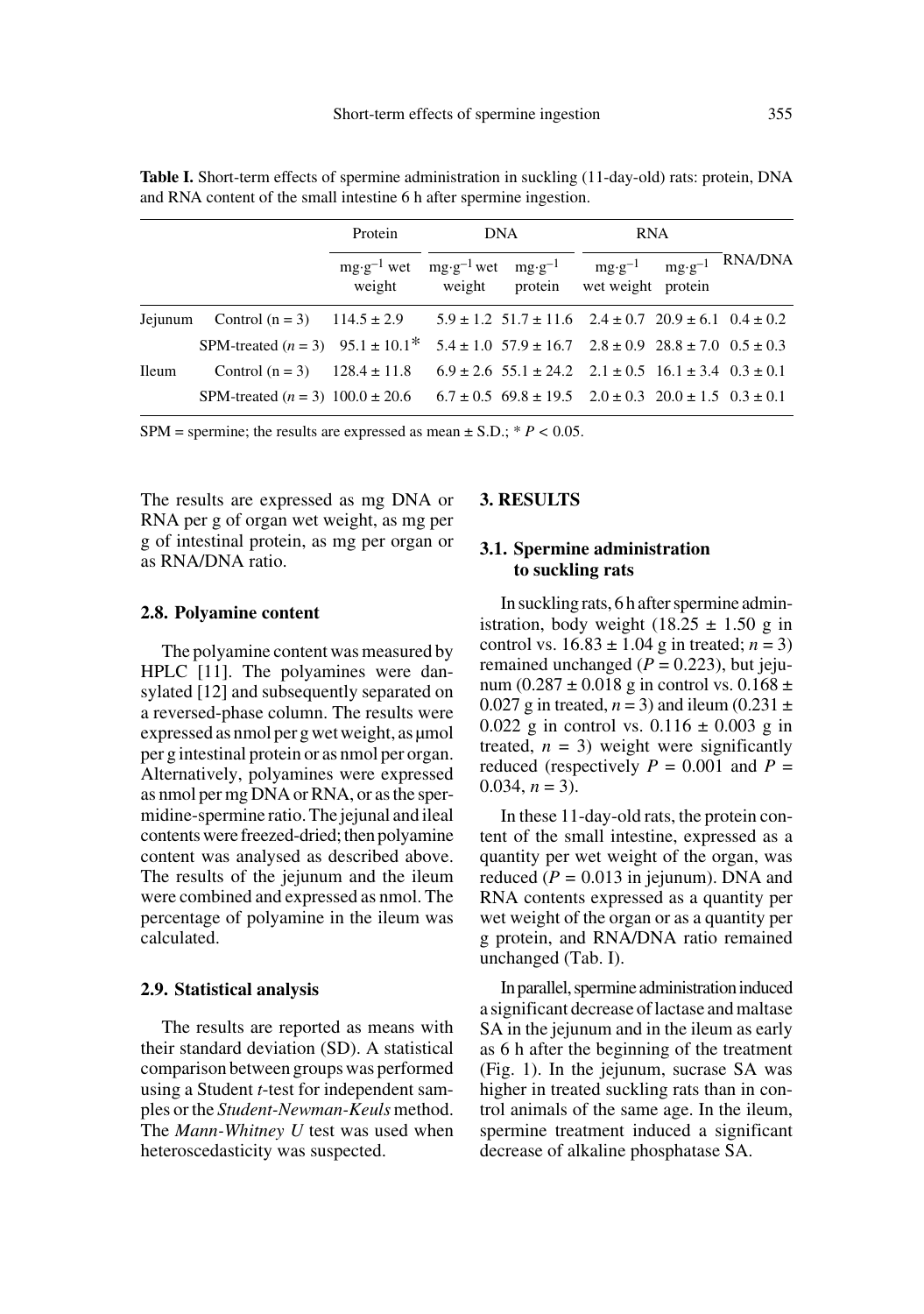

**Figure 1.** Disaccharidase and alkaline phosphatase SA in the small intestine of suckling (11- dayold) rats 6 h after spermine ingestion ( $n = 3$ ). The results are expressed as mean  $\pm$  SD;  $* P < 0.05$ ; \*\*  $P < 0.01$ ; \*\*\*  $P < 0.001$ .

In the jejunum and in the ileum of spermine-treated suckling rats, the putrescine content of the small intestine, expressed as nmol per g wet weight or as umol per g protein was not significantly reduced, as compared to control pups (Tab. II). Spermidine content of the small intestine, expressed as nmol per g wet weight or as umol per g protein, was not significantly reduced in the jejunum. In the ileum, a significant increase of spermidine content, expressed as µmol per g protein, was observed after spermine ingestion. This content remained unchanged when expressed as nmol per g wet weight. Spermine content was not significantly different between the two groups when expressed as nmol per g wet weight (*P =* 0.059 in the jejunum and  $P = 0.064$  in the ileum). The spermine content in the jejunum as well as in the ileum, expressed as umol per g protein, was significantly higher (2-fold increase) in spermine-treated rats as compared to controls. In the lumen of the small intestine, putrescine and spermidine were mainly located in the ileum and were not affected by spermine administration. In the controls, spermine was mainly located in the jejunum. Spermine ingestion led to a significant modification of the localisation of this polyamine. Moreover, spermine administration significantly increased the polyamine content in the small intestine lumen.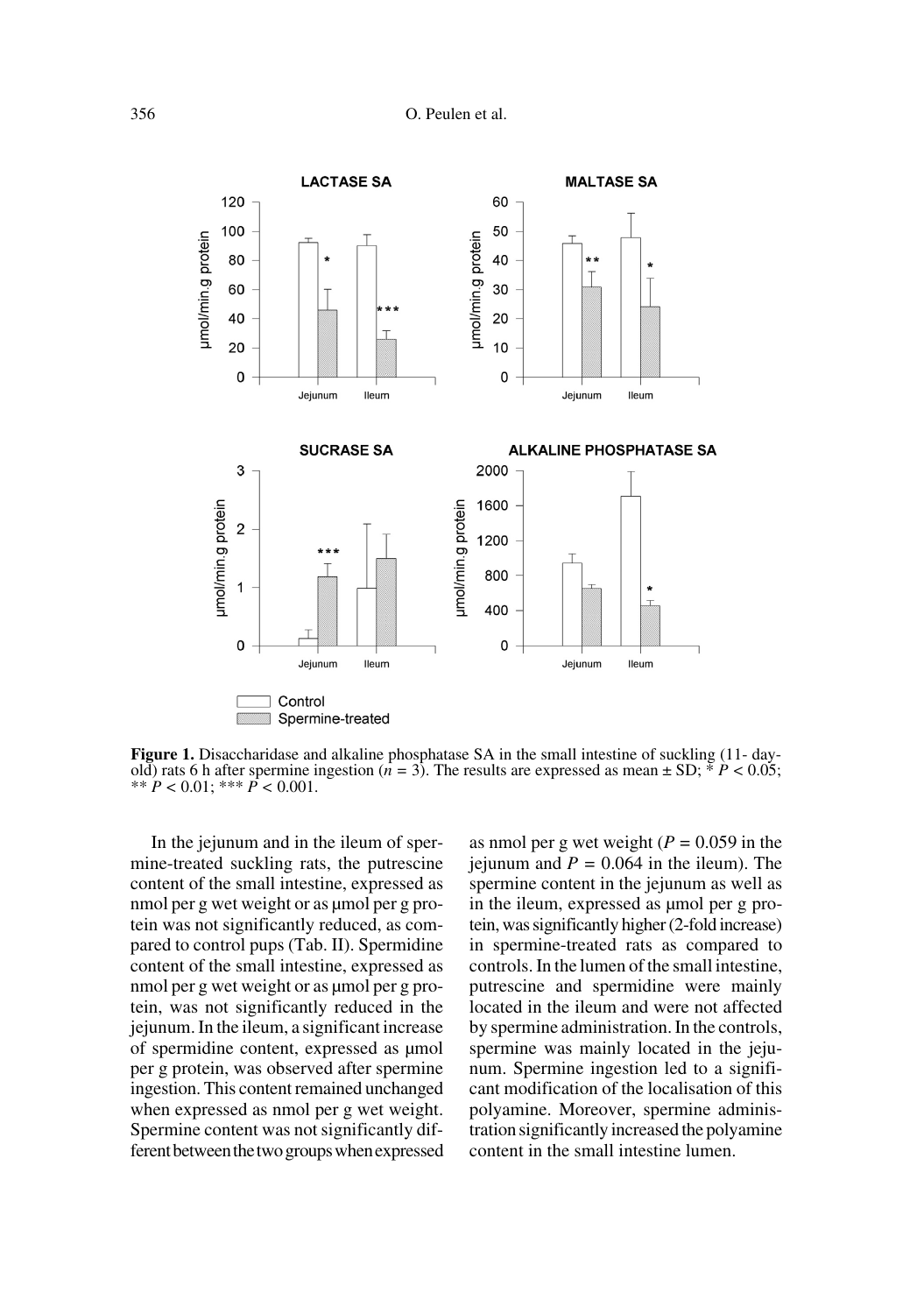|              |                      | Putrescine                                  |              | Spermidine               |                                      |                          | Spermine                             |  |
|--------------|----------------------|---------------------------------------------|--------------|--------------------------|--------------------------------------|--------------------------|--------------------------------------|--|
|              |                      | $nmol·g-1$ wet $µmol·g-1$<br>weight         | protein      | $nmol·g-1$ wet<br>weight | $\mu$ mol·g <sup>-1</sup><br>protein | $nmol·g-1$ wet<br>weight | $\mu$ mol·g <sup>-1</sup><br>protein |  |
| Jejunum      | Control<br>$(n = 3)$ | $372.2 \pm 17.6$ $3.2 \pm 0.2$              |              | $1070 \pm 217$           | $9.2 \pm 2.0$                        | $731 \pm 159$            | $6.3 \pm 1.5$                        |  |
|              | $(n=3)$              | SPM-treated $250.8 \pm 84.4$ $2.6 \pm 0.6$  |              | $768 \pm 71$             | $8.1 \pm 0.7$                        | $1162 \pm 236$           | $12.3 \pm 2.9^*$                     |  |
| <b>Ileum</b> | Control<br>$(n = 3)$ | $464.2 \pm 152.9$ $3.7 \pm 1.2$             |              | $1569 \pm 69$            | $12.3 \pm 0.9$                       | $816 \pm 251$            | $6.3 \pm 1.5$                        |  |
|              | $(n=3)$              | SPM-treated $232.1 \pm 174.4$ 1.1 $\pm$ 0.9 |              | $1425 \pm 313$           | $15.8 \pm 0.9^*$                     | $1357 \pm 29$            | $15.3 \pm 2.2^*$                     |  |
|              |                      | nmol                                        | $%$ in ileum | nmol                     | $%$ in ileum                         | nmol                     | $%$ in ileum                         |  |
| Lumen        | Control<br>$(n=3)$   | $0.20 \pm 0.12$                             | 100          |                          | $0.07 \pm 0.05$ 88.14 $\pm$ 20.54    | $1.07 \pm 0.14$          | $34.54 \pm 7.31$                     |  |
|              | $(n=3)$              | SPM-treated $0.13 \pm 0.02$                 | 100          |                          | $0.10 \pm 0.03$ 84.22 $\pm$ 22.14    |                          | $17.33 \pm 2.45***74.25 \pm 4.99**$  |  |

**Table II.** Short-term effects of spermine administration in suckling (11-day-old) rats: polyamine content of the small intestine 6 h after spermine ingestion.

SPM = spermine; the results are expressed as mean  $\pm$  S.D.; \* *P* < 0.05, \*\* *P* < 0.01, \*\*\* *P* < 0.001.

**Table III.** Short-term effects of spermine administration in suckling (11-day-old) rats: quantity of protein, DNA, RNA, putrescine, spermidine and spermine per organ 6 h after spermine ingestion.

|              |                                          | Protein<br>$mg\text{-}organ^{-1}$                                                           | <b>DNA</b>      | <b>RNA</b>                       | Putrescine<br>$mg\text{-}\text{organ}^{-1}$ mg $\text{-}\text{organ}^{-1}$ nmol $\text{-}\text{organ}^{-1}$ nmol $\text{-}\text{organ}^{-1}$ nmol $\text{-}\text{organ}^{-1}$ | Spermidine         | Spermine         |
|--------------|------------------------------------------|---------------------------------------------------------------------------------------------|-----------------|----------------------------------|-------------------------------------------------------------------------------------------------------------------------------------------------------------------------------|--------------------|------------------|
|              | Jejunum Control (n = 3) $32.91 \pm 0.01$ |                                                                                             | $1.70 \pm 0.43$ | $0.69 \pm 0.22$ $107.7 \pm 10.5$ |                                                                                                                                                                               | $310.8 \pm 72.2$   | $213.8 \pm 62.6$ |
|              | $(n=3)$                                  | SPM-treated $15.92 \pm 0.02^{***}$ 0.92 $\pm 0.31^{*}$ 0.46 $\pm 0.13$ 41.3 $\pm 11.3^{**}$ |                 |                                  |                                                                                                                                                                               | $128.3 \pm 8.2^*$  | $199.2 \pm 64.7$ |
| <b>Ileum</b> | Control $(n = 3)$ 29.81 $\pm$ 5.18       |                                                                                             | $1.55 \pm 0.44$ | $0.48 \pm 0.16$ $102.9 \pm 28.2$ |                                                                                                                                                                               | $353.7 \pm 47.4$   | $187.5 \pm 78.8$ |
|              | $(n=3)$                                  | SPM-treated $11.68 \pm 2.65**$                                                              |                 |                                  | $0.78 \pm 0.04$ * $0.23 \pm 0.04$ * $12.0 \pm 11.3$ *                                                                                                                         | $165.7 \pm 42.8^*$ | $157.2 \pm 9.6$  |

SPM = spermine; the results are expressed as mean  $\pm$  S.D.; \* *P* < 0.05; \*\* *P* < 0.01; \*\*\* *P* < 0.001.

When expressed as a weight per organ, protein, DNA, putrescine and spermidine decreased significantly in the jejunum of the spermine-treated pups (Tab. III). A significant decrease was also observed in the ileum for proteins, RNA, DNA, putrescine and spermidine.

# **3.2. Spermine administration to weaned rats**

In weaned rats, 6 h after spermine administration, body weight  $(46.75 \pm 1.39 \text{ g} \text{ in}$  controls vs.  $45.50 \pm 1.50$  g in treated;  $n = 5$ ) and organ weight remained unchanged (jejunum:  $0.96 \pm 0.10$  g in control vs.  $0.89 \pm$ 0.10 g in treated;  $n = 5$  and ileum: 0.84  $\pm$ 0.04 g in controls vs.  $0.80 \pm 0.06$  g in treated;  $n = 5$ ).

In 31-day-old rats, the RNA/DNA ratio (Tab. IV) remained unchanged after spermine administration as well as protein, RNA and DNA content in the jejunum (Tab. IV). In the ileum, these parameters were not affected by spermine ingestion, except for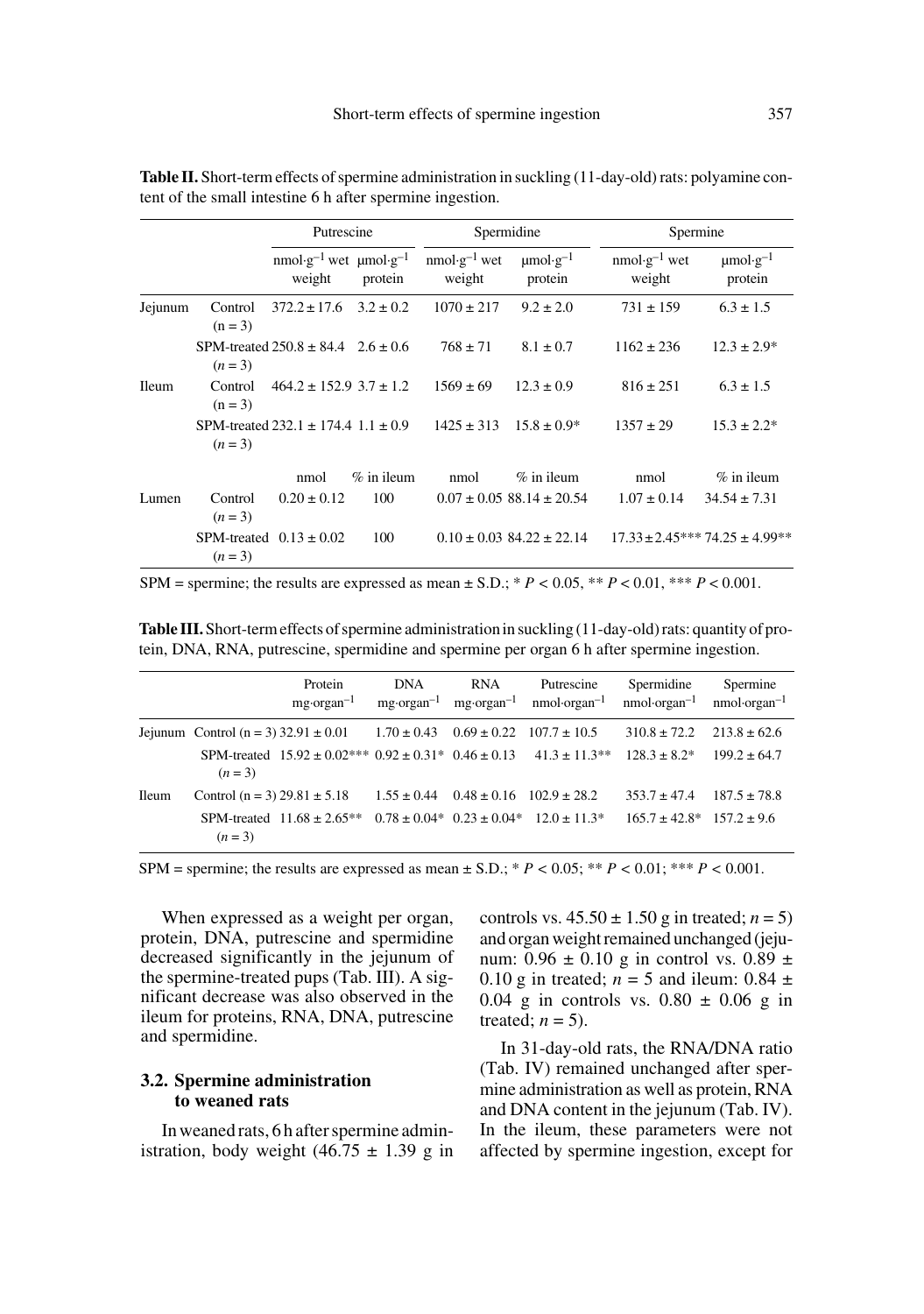| Table IV. Short-term effects of spermine administration in weaned (31 day-old) rats: protein, DNA |  |
|---------------------------------------------------------------------------------------------------|--|
| and RNA content of the small intestine 6 h after spermine ingestion.                              |  |

|              |                                                                                                                         | Protein                         | <b>DNA</b>                      |                              | <b>RNA</b>                      |                              | <b>RNA/DNA</b>                                                                                 |
|--------------|-------------------------------------------------------------------------------------------------------------------------|---------------------------------|---------------------------------|------------------------------|---------------------------------|------------------------------|------------------------------------------------------------------------------------------------|
|              |                                                                                                                         | $mg \cdot g^{-1}$ wet<br>weight | $mg \cdot g^{-1}$ wet<br>weight | $mg \cdot g^{-1}$<br>protein | $mg \cdot g^{-1}$ wet<br>weight | $mg \cdot g^{-1}$<br>protein |                                                                                                |
| Jejunum      | Control $(n = 3)$ 113.8 ± 17.2 18.97 ± 1.23 169.7 ± 31.6 1.66 ± 0.19 14.83 ± 3.55 0.087 ± 0.013                         |                                 |                                 |                              |                                 |                              |                                                                                                |
|              | SPM-treated $(n = 3)117.5 \pm 9.5$ $19.26 \pm 2.47$ $165.7 \pm 35.8$ $1.68 \pm 0.28$ $14.44 \pm 3.62$ $0.087 \pm 0.004$ |                                 |                                 |                              |                                 |                              |                                                                                                |
| <b>Ileum</b> | Control $(n = 3)$ 110.9 $\pm$ 8.6                                                                                       |                                 |                                 |                              |                                 |                              | $17.62 \pm 0.32$ $159.4 \pm 10.7$ $1.64 \pm 0.05$ $14.81 \pm 0.67$ $0.093 \pm 0.002$           |
|              | SPM-treated $(n = 3)110.7 \pm 8.8$                                                                                      |                                 |                                 |                              |                                 |                              | $18.99 \pm 0.74*172.6 \pm 20.4 \quad 1.57 \pm 0.06 \quad 14.17 \pm 0.74 \quad 0.082 \pm 0.007$ |

SPM = spermine; the results are expressed as mean  $\pm$  S.D.;  $*P < 0.05$ .



**Figure 2.** Disaccharidase and alkaline phosphatase SA in the small intestine of weaned (31-dayold) rats 6 h after spermine ingestion  $(n = 3)$ . The results are expressed as mean  $\pm$  S.D.;  $* P < 0.05$ .

the DNA content, which was slightly but significantly  $(P = 0.043)$  increased.

In these weaned rats, spermine administration affected neither lactase, sucrase or alkaline phosphatase SA in the jejunum, nor maltase, sucrase or alkaline phosphatase SA in the ileum (Fig. 2). In the jejunum, maltase SA and in the ileum, lactase SA were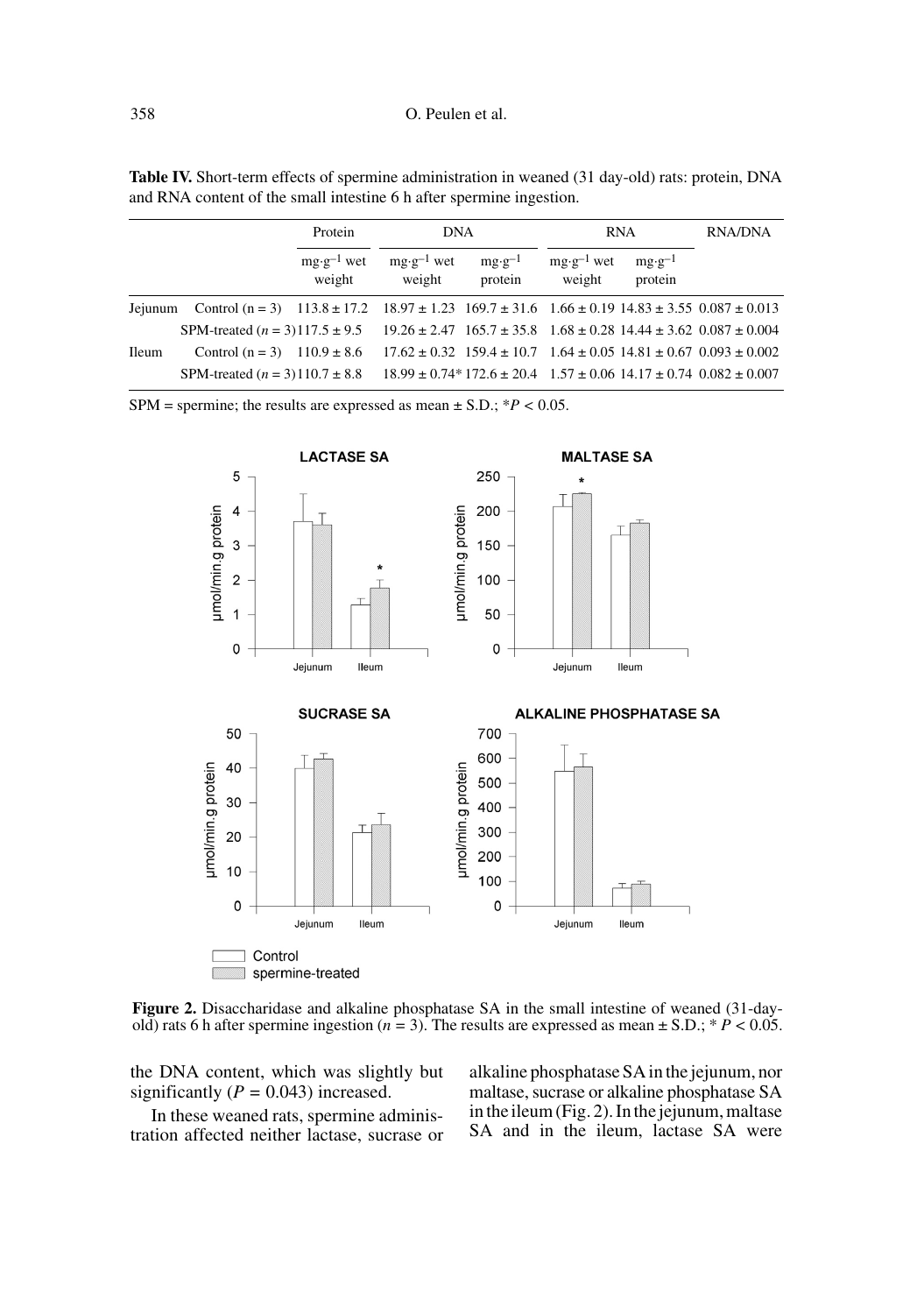|              |                                    | Putrescine               |                                      |                          | Spermidine                           |                                   | Spermine                             |  |
|--------------|------------------------------------|--------------------------|--------------------------------------|--------------------------|--------------------------------------|-----------------------------------|--------------------------------------|--|
|              |                                    | $nmol·g-1$<br>wet weight | $\mu$ mol·g <sup>-1</sup><br>protein | $nmol·g-1$<br>wet weight | $\mu$ mol·g <sup>-1</sup><br>protein | $nmol·g-1$<br>wet weight          | $\mu$ mol·g <sup>-1</sup><br>protein |  |
| Jejunum      | Control<br>$(n=3)$                 | $282.4 \pm 72.2$         | $2.6 \pm 1.0$                        | $1274 \pm 109$           | $11.4 \pm 8.8$                       | $579.6 \pm 30.8$                  | $5.17 \pm 0.81$                      |  |
|              | <b>SPM-treated</b><br>$(n=3)$      | $254.2 \pm 33.5$         | $2.2 \pm 0.5$                        | $1134 \pm 206$           | $9.6 \pm 4.5$                        | $560.9 \pm 109.0$                 | $4.75 \pm 0.63$                      |  |
| <b>Ileum</b> | Control $(n = 3)$ 225.4 $\pm$ 53.1 |                          | $2.0 \pm 0.3$                        | $1218 \pm 27$            | $11.0 \pm 0.6$                       | $566.4 \pm 21.2$                  | $5.12 \pm 0.30$                      |  |
|              | SPM-treated<br>$(n=3)$             | $321.5 \pm 87.9$         | $2.9 \pm 0.8$                        | $1261 \pm 177$           | $11.4 \pm 1.1$                       | $654.5 \pm 11.4**$                | $5.94 \pm 0.44$                      |  |
|              |                                    | nmol                     | $\%$ in ileum                        | nmol                     | $\%$ in ileum                        | nmol                              | $%$ in ileum                         |  |
|              | Lumen Control $(n=3)$              |                          | $70.4 \pm 26.8$ $83.29 \pm 5.25$     |                          | $241.3 \pm 70.3$ 85.04 $\pm 7.15$    | $59.3 \pm 11.2$                   | $84.72 \pm 8.66$                     |  |
|              | <b>SPM-treated</b><br>$(n = 3)$    |                          | $66.2 \pm 28.0$ $84.93 \pm 1.60$     |                          | $166.4 \pm 41.3$ $88.45 \pm 3.36$    | $279.6 \pm 174.9**86.74 \pm 7.52$ |                                      |  |

**Table V.** Short-term effects of spermine administration in weaned (31-day-old) rats: polyamine content of the small intestine 6 h after spermine ingestion.

SPM = spermine; the results are expressed as mean  $\pm$  S.D.; \*\* *P* < 0.01.

**Table VI.** Short-term effects of spermine administration in weaned (31-day-old) rats: quantity of protein, DNA, RNA, putrescine, spermidine and spermine per organ 6 h after spermine ingestion.

|         |                                               | Protein<br>$mg\text{-}organ^{-1}$ | <b>DNA</b><br>$mg\text{-}organ^{-1}$ | <b>RNA</b>    | Putrescine<br>$mg\text{-} \text{organ}^{-1}$ nmol $\text{-} \text{organ}^{-1}$ nmol $\text{-} \text{organ}^{-1}$ nmol $\text{-} \text{organ}^{-1}$ | Spermidine     | Spermine       |
|---------|-----------------------------------------------|-----------------------------------|--------------------------------------|---------------|----------------------------------------------------------------------------------------------------------------------------------------------------|----------------|----------------|
| Jeiunum | Control $(n = 3)$                             | $198.9 \pm 38.7$ $34.6 \pm 12.3$  |                                      | $3.0 \pm 1.2$ | $531.4 \pm 59.9$                                                                                                                                   | $2327 \pm 830$ | $1050 \pm 343$ |
|         | SPM-treated $(n = 3)$ 234.6 ± 34.8 38.4 ± 5.9 |                                   |                                      | $3.3 \pm 0.7$ | $504.5 \pm 52.3$                                                                                                                                   | $2284 \pm 625$ | $1130 \pm 326$ |
| Ileum   | Control $(n = 3)$ 211.9 ± 11.0 33.8 ± 2.1     |                                   |                                      | $3.1 \pm 0.2$ | $428 \pm 77$                                                                                                                                       | $2336 \pm 181$ | $1084 \pm 45$  |
|         | SPM-treated $(n = 3)$ 211.8 ± 43.8 36.2 ± 6.2 |                                   |                                      | $3.0 \pm 0.5$ | $531 \pm 80$                                                                                                                                       | $2395 \pm 182$ | $1249 \pm 193$ |

 $SPM =$  spermine; the results are expressed as mean  $\pm$  S.D.

slightly but significantly increased (respectively  $P = 0.050$  and  $P = 0.048$ ) after spermine treatment.

Putrescine and spermidine contents of the jejunum and ileum were not affected by spermine administration (Tab. V). In the jejunum, spermine content remained unchanged after the treatment, but in the ileum, spermine content increased significantly when expressed as  $nmol·g<sup>-1</sup>$  wet weight. In the lumen of the small intestine, putrescine and spermidine content were not affected by the administration of spermine. A significant increase of spermine was noticed in the lumen after this treatment. All the polyamines were mainly located in the lumen of the ileum, and the location was not affected by spermine administration.

When expressed as a weight per organ, protein, RNA, DNA, putrescine, spermidine and spermine remained unchanged in the jejunum and in the ileum after spermine ingestion (Tab. VI).

Disaccharidase activities were analysed in the jejunum and ileum of 11, 18, 20, 22 and 31 day old rats, 6 h after spermine ingestion (Fig. 3). The activities of disaccharidases were lower than the control in spermine-treated rats until the age of 20 days.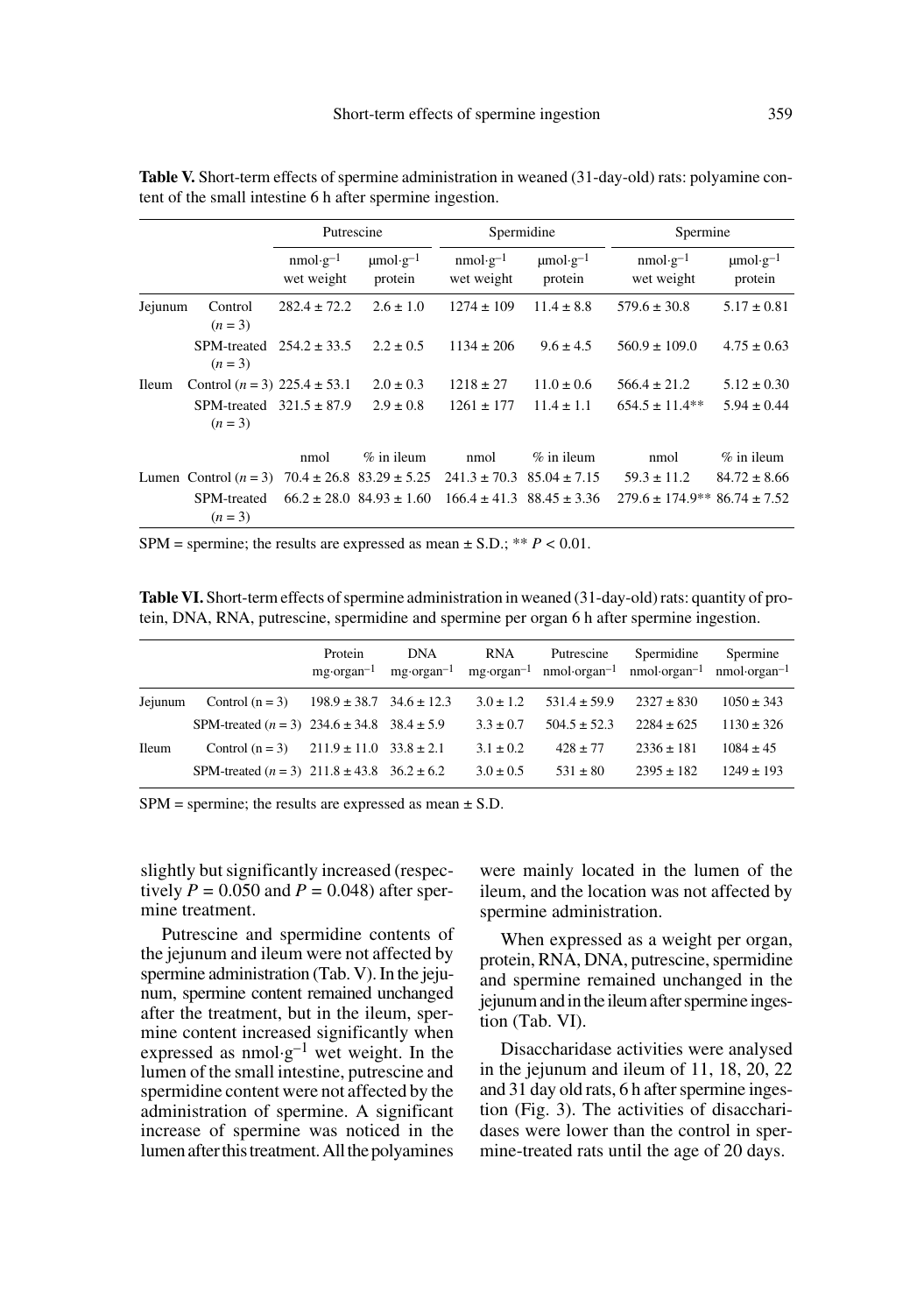

**Figure 3.** Lactase, maltase and sucrase SA in the jejunum (left panel) and ileum (right panel) of rats of different ages (D11, 11-day-old; D18, 18-day-old; D20, 20-day-old; D22, 22-day-old; D31, 31-day-old) 6 h after spermine ingestion ( $n = 1$  for D22,  $n = 3$  for D11 and D31,  $n = 5$  for D18 and D20). The results are expressed as  $\mu$ mol/min·g protein; \*  $P < 0.05$ ; \*\*  $P < 0.01$ ; \*\*  $P < 0.001$ . Statistics were preformed using the Student-Newman-Keuls method.

## **4. DISCUSSION**

Our results show that, 6 h after its ingestion, spermine (0.4  $\mu$ mol·g<sup>-1</sup> body weight) induced a drastic decrease of lactase and maltase SA in suckling rats (Fig. 1). This

decrease occurred in the jejunum and in the ileum. A decrease of alkaline phosphatase was also observed in the ileum. Kaouass et al. [3] showed that a reduction of the villous height and a loss of epithelial cells occur 8 h after spermine administration.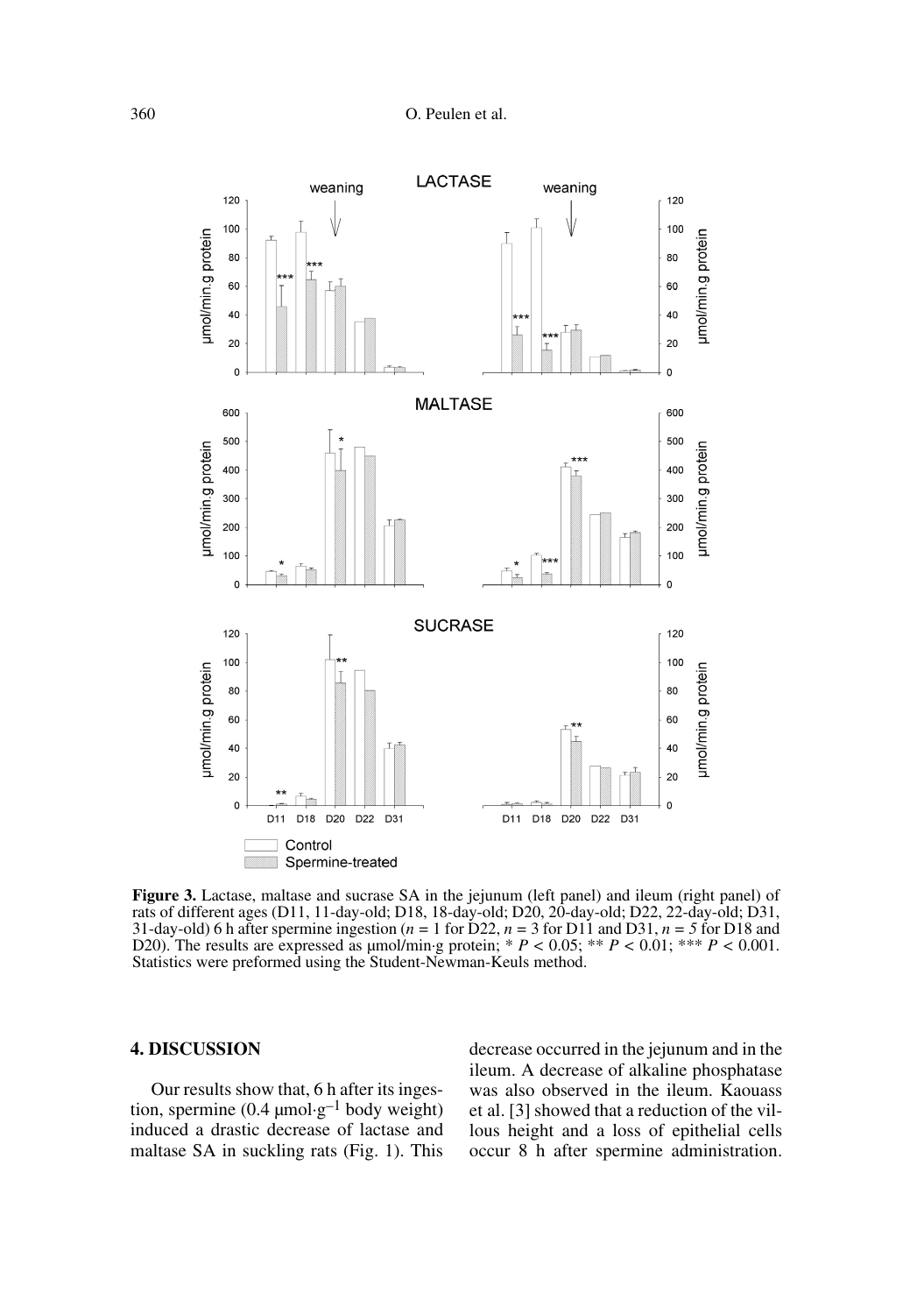This loss is accompanied by an increase of lactase and maltase SA in the chyme. However these authors did not estimate sucrase SA [3]. In our study, we show that sucrase SA was increased after spermine administration. We hypothesise that this fact is due to the localisation of the enzyme in the crypt-villous axis. Indeed, in situ hybridisation showed that sucrase-isomaltase mRNA is located at the crypt-villous junction and in the lower to mid-villous region [13]. If the upper part of the villous is removed by spermine treatment, the activity of this enzyme expressed per organ is the same, but its SA is increased. We suggest that the decrease of the alkaline phosphatase SA is also due to the reduction of the villous height, already demonstrated by the decrease of lactase and maltase SA.

In 31-day-old rats, spermine administration did not change intestinal enzymatic parameters, except slightly for lactase and maltase (respectively  $P = 0.050$  and  $P =$ 0.048) (Fig. 2). These changes do not suggest a cell loss of the small intestine, since there was an increase of the SA.

If a cell loss occurs in the small intestine, all biochemical parameters (protein, DNA…) are influenced by the phenomenon. Thus, the best reference to study the cell loss is the organ itself, while the best reference to study intracellular events is probably the protein or DNA content. In suckling rats, the protein, DNA, RNA, putrescine and spermidine content, expressed as weight per organ (Tab. III), as well as the organ wet weight itself, decreased drastically after spermine ingestion. These decreases support a loss of cells in the intestinal lumen, a phenomenon already proven by histological observations [1–3].

The spermine content of the organ remained unchanged, suggesting that the spermine ingestion and the subsequent uptake of this molecule by the surviving cells hide the loss of spermine in the lumen. Indeed, luminal spermine uptake by enterocytes has already been largely documented [14]. This uptake and the subsequent transport in the portal

vein are rapid  $(< 1$  min), as shown in an exvivo model of the rat small intestine [15] and in a rabbit isolated brush border membrane model [16]. In the rabbit, the brush border membrane contains several ligand specific sites for polyamine binding [17] probably involved in the uptake of these compounds. However, to our knowledge, no differences have been described between suckling and weaned rats regarding polyamine uptake.

The increase of the spermine content in the lumen and its main location in the ileum (Tab. II) supports the hypothesis that the exogenous polyamine was in the intestinal lumen and had already passed through the jejunum. The spermine absorption by surviving cells is supported by the increase of spermine content, expressed as  $\mu$ mol per g protein (Tab. II). In weaned 31-day-old rats, all these parameters (protein, DNA, RNA, putrescine and spermidine content expressed as weight per organ) remained unchanged (Tab. VI), suggesting that the small intestine keeps its integrity even if spermine has reached the lumen of the small intestine, as shown by the increase of spermine content in the lumen.

Spermine-induced cell loss is not due to cytotoxic products [18] coming from the metabolisation of spermine by polyamine oxidase [3]. Indeed, pre-treatment with MDL72527, a polyamine oxidase inhibitor, does not reduce the cell loss. Cytotoxic products could come from diamine oxidase activity. However, the activity of this enzyme is very weak in the small intestine mucosa of sucklings [19]. The cell loss could also be due to: (1) a secondary agent, such as TNF- $\alpha$  [20, 21] or corticosterone [22], observed in plasma shortly after spermine ingestion [23, 24], (2) apoptosis directly induced by spermine [25–29] or (3) cell detachment from the basal membrane by activation collagenase [30]. In a previous study, we showed that the activation of metalloproteinase is the most likely hypothesis [5]. Meprin, a zinc-metalloendopeptidase, is a good candidate, since it is expressed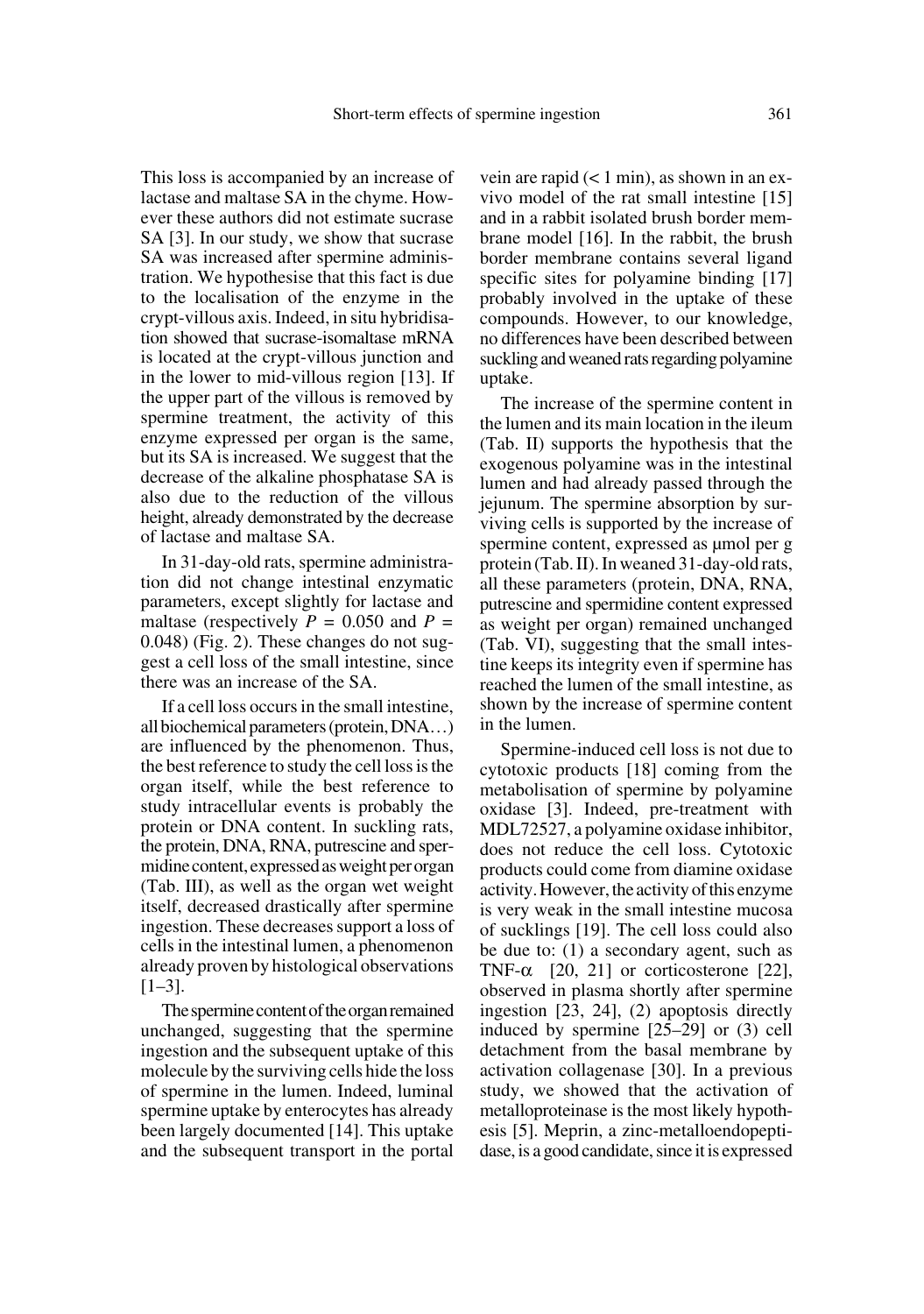in intestinal epithelial cells [31] and in lamina propria leukocytes [32]. Moreover, before weaning, meprin expression is induced by glucocorticoids [33]. Meprin is classified in the astacin family of metalloendopeptidases containing an HEXXHXXGFXHE zincbinding motif [34]. Based on other members of the astacin family, proposed functions include the degradation of extracellular matrix proteins [35, 36] and the regulation of the development [37, 38]. The metalloproteinase involved could also be contained in the milk [39].

Analyses of disaccharidase activities 6 h after spermine ingestion in rats from 11 to 31 days old (Fig. 3) show that spermineinduced cell loss is age-dependent. Cell loss stops occurring at weaning time (20 days).

This difference between suckling and weaned rats can be explained by the natural decline of the meprin alpha subunit after weaning [40] or by the cessation of milk intake. However, at this point we are unable to exclude a specific intrinsic sensitivity of the cells due to polyamine uptake or metabolism. Indeed, ODC activity is increased during natural weaning [19, 41] and precocious weaning [42], leading to an increase of polyamine concentration in cells. The accumulation of dietary and exogenous polyamine could induce cell death [26]. However, other information regarding the difference in polyamine metabolism between suckling and weaned rats is not available.

In conclusion, 31-day-old rats are not sensitive to exogenous spermine, as are suckling rats. This could be explained by a proteinase-mediated process or by an accumulation of polyamine inside the cell of the suckling.

#### **ACKNOWLEDGMENTS**

Authors are indebted to the Leon-Fredericq foundation from Liege University for its support.

## **REFERENCES**

[1] Wery I, Deloyer P, Dandrifosse G. Effects of a single dose of orally administered spermine

on the intestinal development of unweaned rats. Arch Physiol Biochem 1996, 104: 163– 172.

- [2] Peulen O, Pirlet C, Klimet M, Goffinet G, Dandrifosse G. Comparison between the natural postnatal maturation and the spermineinduced maturation of the rat intestine. Arch Physiol Biochem 1998, 106: 46–55.
- [3] Kaouass M, Deloyer P, Wery I, Dandrifosse G. Analysis of structural and biochemical events occurring in the small intestine after dietary polyamine ingestion in suckling rats. Dig Dis Sci 1996, 41: 1434–1444.
- [4] Peulen O, Dandrifosse G. Cyclosporine A inhibits partially spermine-induced differentiation but not cell loss of suckling rat small intestine. Dig Dis Sci 2000, 45: 750–754.
- [5] Peulen O, Denis G, Defresne MP, Dandrifosse G. Spermine-Induced alteration of small intestine in suckling rat: involvement of apoptosis or  $Zn^{2+}$  enzymes? Dig Dis Sci 2001, 46: 2490–2498.
- [6] Dufour C, Dandrifosse G, Forget P, Vermesse F, Romain N, Lepoint P. Spermine and spermidine induce intestinal maturation in the rat. Gastroenterology 1988, 95: 112–116.
- [7] Bradford MM. A rapid and sensitive method for the quantitation of microgram quantities of protein utilizing the principle of protein-dye binding. Anal Biochem 1976, 72: 248–254.
- [8] Dahlqvist A. Method for assay of intestinal disaccharidases. Anal Biochem 1964, 7: 18–25.
- [9] Millington PF, Tovell PW. Quantitative changes in alkaline phosphatase in epithelial cells of rat small intestine from birth to weaning. Histochem J 1969, 1: 311–321.
- [10] Schneider WC. Determination of nucleic acids in tissues by pentose analysis. Methods Enzymol 1957, 3: 680–684.
- [11] Bontemps J, Laschet J, Dandrifosse G, Van Cutsem JL, Forget PP. Analysis of dansyl derivatives of di- and polyamines in mouse brain, human serum and duodenal biopsy specimens by high- performance liquid chromatography on a standard reversed-phase column. J Chromatogr 1984, 311: 59–67.
- [12] Brown ND, Strickler MP, Whaun JM. Femtomolar ion-pair high-performance liquid chromatographic method for determining Dnspolyamine derivatives of red blood cell extracts utilizing an automated polyamine analyzer. J Chromatogr 1982, 245: 101–108.
- [13] Traber PG. Regulation of sucrase-isomaltase gene expression along the crypt- villus axis of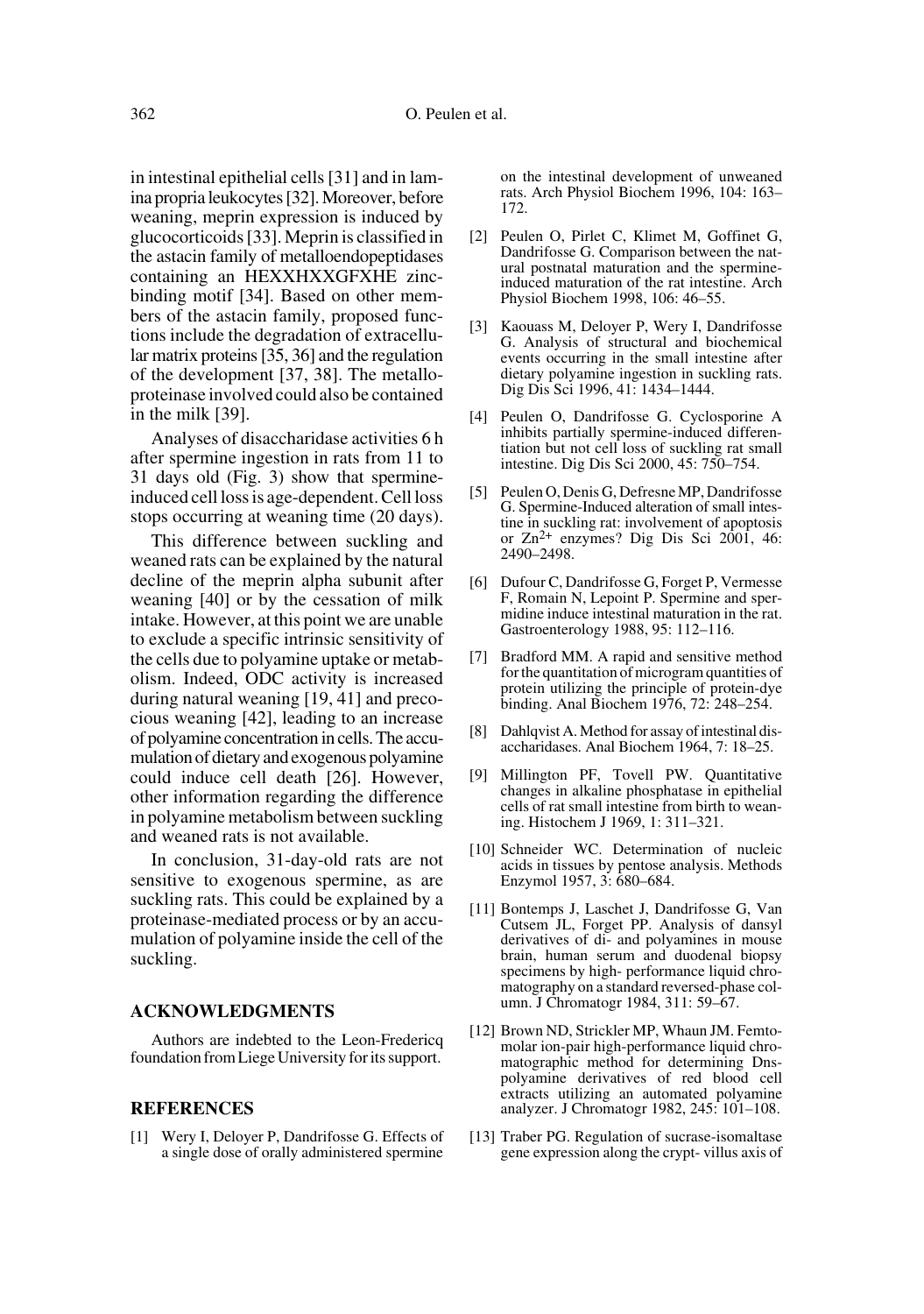rat small intestine. Biochem Biophys Res Commun 1990, 173: 765–773.

- [14] Milovic V. Polyamines in the gut lumen: bioavailability and biodistribution. Eur J Gastroenterol Hepatol 2001, 13: 1021–1025.
- [15] Uda K, Tsujikawa T, Fujiyama Y, Bamba T. Rapid absorption of luminal polyamines in a rat small intestine ex vivo model. J Gastroenterol Hepatol 2003, 18: 554–559.
- [16] Milovic V, Stein J, Piiper A, Gerhard R, Zeuzem S, Caspary WF. Characterization of putrescine transport across the intestinal epithelium: study using isolated brush border and basolateral membrane vesicles of the enterocyte. Eur J Clin Invest 1995, 25: 97–105.
- [17] Brachet P, Long JE, Siedel ER. Selective sites for polyamine binding to rabbit intestinal brush-border membranes. Biochem Pharmacol 1998, 56: 517–526.
- [18] Morgan DM. Polyamines and cellular regulation: perspectives. Biochem Soc Trans 1990, 18: 1080–1084.
- [19] Luk GD, Marton LJ, Baylin SB. Ornithine decarboxylase is important in intestinal mucosal maturation and recovery from injury in rats. Science 1980, 21: 195–198.
- [20] Tracey KJ, Beutler B, Lowry SF, Merryweather J, Wolpe S, Milsark IW, Hariri RJ, Fahey TJ, Zentella A, Albert JD, Shires GD, Cerami A. Shock and tissue injury induced by recombinant human cachectin. Science 1986, 234: 470–474.
- [21] Remick DG, Kunkel RG, Larrick JW, Kunkel SL. Acute in vivo effects of human recombinant tumor necrosis factor. Lab Invest 1987, 56: 583–590.
- [22] Wyllie AH. Glucocorticoid-induced thymocyte apoptosis is associated with endogenous endonuclease activation. Nature 1980, 284: 555–556.
- [23] Kaouass M, Sulon J, Deloyer P, Dandrifosse G. Spermine-induced intestinal postnatal maturation: are glucocorticoids necessary? Arch Int Physiol Biochim Biophys 1992, 101: B118.
- [24] Kaouass M, Sulon J, Deloyer P, Dandrifosse G. Spermine-induced precocious intestinal maturation in suckling rats: possible involvement of glucocorticoids. J Endocrinol 1994, 141: 279–283.
- [25] Dypbukt JM, Ankarcrona M, Burkitt M, Sjoholm A, Strom K, Orrenius S, Nicotera P. Different prooxidant levels stimulate growth, trigger apoptosis, or produce necrosis of insu-

lin-secreting RINm5F cells. The role of intracellular polyamines. J Biol Chem 1994, 269: 30553–30560.

- [26] Poulin R, Pelletier G, Pegg AE. Induction of apoptosis by excessive polyamine accumulation in ornithine decarboxylase-overproducing L1210 cells. Biochem J 1995, 311: 723– 727.
- [27] Hu RH, Pegg AE. Rapid induction of apoptosis by deregulated uptake of polyamine analogues. Biochem J 1997, 328: 307–316.
- [28] Stefanelli C, Bonavita F, Stanic I, Mignani M, Facchini A, Pignatti C, Flamigni F, Caldarera CM. Spermine causes caspase activation in leukaemia cells. FEBS Lett 1998, 437: 233– 236.
- [29] Stefanelli C, Bonavita F, Stanic' I, Pignatti C, Flamigni F, Guarnieri C, Caldarera CM. Spermine triggers the activation of caspase-3 in a cell-free model of apoptosis. FEBS Lett 1999, 451: 95–98.
- [30] Mendizabal MV, Naftalin RJ. Effect of spermine on water absorption, polyethylene glycol 4000 permeability and collagenase activity in rat descending colon in vivo. Clin Sci 1992, 83: 417–423.
- [31] Sterchi EE, Naim HY, Lentze MJ, Hauri HP, Fransen JAM. N-benzoyl-L-tryosyl-P-aminobenzoic acid hydrolase – A metalloendopeptidase of the human intestinal microvillus membrane which degrades biologically-active peptides. Arch Biochem Biophys 1988, 265: 105–118.
- [32] Lottaz D, Hahn D, Muller S, Sterchi EE. Secretion of human meprin from intestinal epithelial cells depends on differential expression of the alpha and beta subunits. Eur J Biochem 1999, 259: 496–504.
- [33] Henning SJ, Oesterreicher TJ, Osterholm DE, Lottaz D, Hahn D, Sterchi EE. Meprin mRNA in rat intestine during normal and glucocorticoid-induced maturation: divergent patterns of expression of alpha and beta subunits. FEBS Lett 1999, 462: 368–372.
- [34] Dumermuth E, Sterchi EE, Jiang WP, Wolz RL, Bond JS, Flannery AV, Beynon RJ. The astacin family of metalloendopeptidases. J Biol Chem 1991, 266: 21381–21385.
- [35] Kaushal GP, Walker PD, Shah SV. An Old Enzyme with A New Function – Identification of the distinct matrix-degrading metalloproteinase in rat-kidney cortex as meprin-A. J Am Soc Nephrol 1994, 5: 810.
- [36] Lottaz D, Maurer CA, Hahn D, Buchler MW, Sterchi EE. Nonpolarized secretion of human